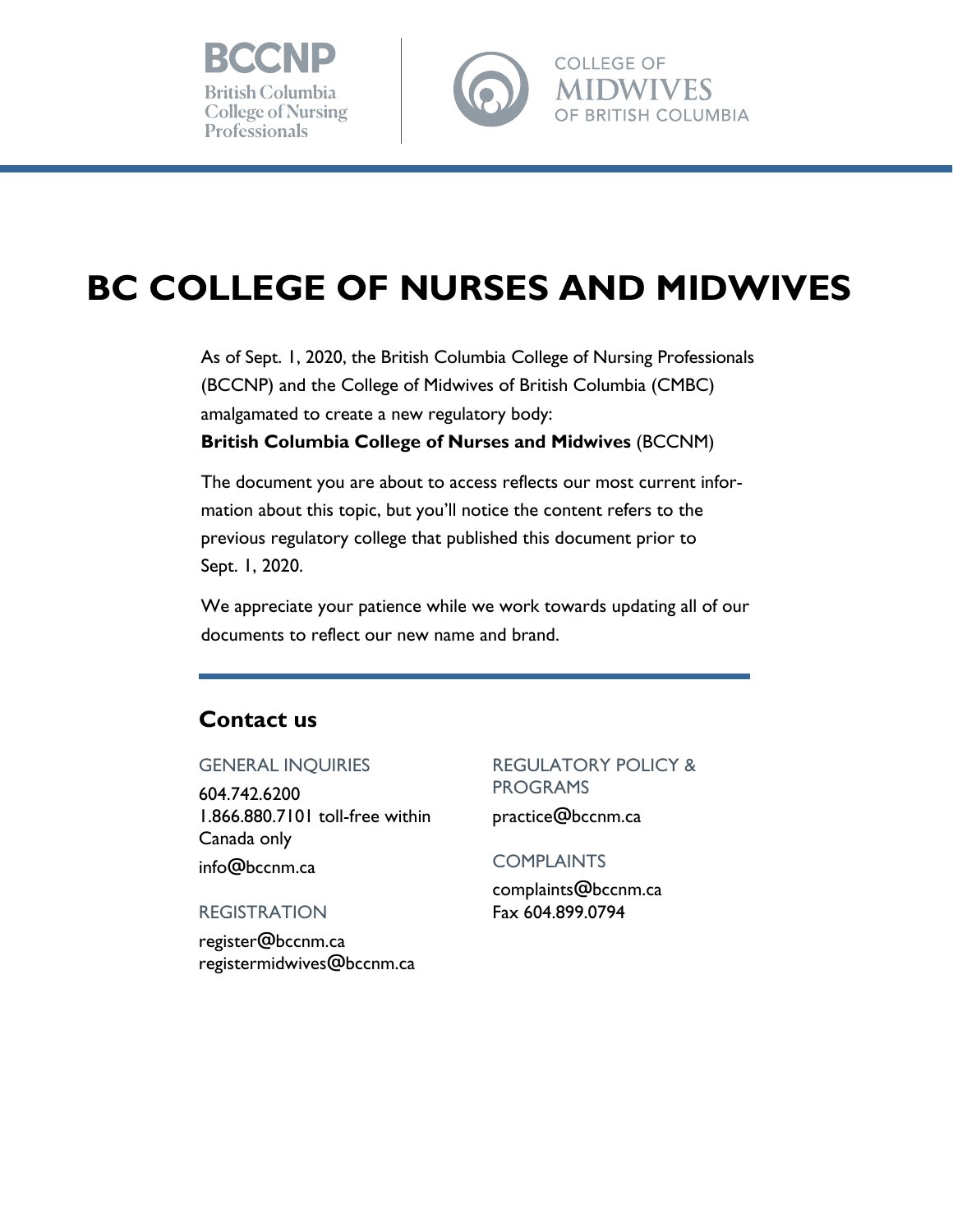

# **APPLICATION TO ESTABLISH AN ALTERNATE PRACTICE ARRANGEMENT**

This form is to be completed by midwives who wish to establish an Alternate Practice Arrangement (APA). For more information, please refer to the *Policy on Alternate Practice Arrangements.*

| Midwife/Midwives Applying and Registration Numbers: ____________________________ |  |
|----------------------------------------------------------------------------------|--|
|                                                                                  |  |
|                                                                                  |  |
|                                                                                  |  |

### **Please submit a proposal with this application including the following required information in the sections set out below.**

#### **Demographic Information**

- 1. The geographic catchment area to be served by your APA.
- 2. Approximately how many clients/families your APA will serve annually.
- 3. Available population, provider and demand data relevant to the catchment area.

#### **Standards of Practice Deviations**

- 4. Each proposed deviation from the *Standards of Practice*, with rationale.
- 5. A detailed explanation of how care will be delivered in your proposed alternate practice arrangement and how it will (as applicable):
	- a) contribute to a high quality of perinatal care in context of proposed exceptions to *Standards of Practice;*
	- b) address a perinatal care need;
	- c) ensure a high level of client satisfaction;
	- d) improve access to perinatal care;
	- e) contribute to health promotion and disease prevention;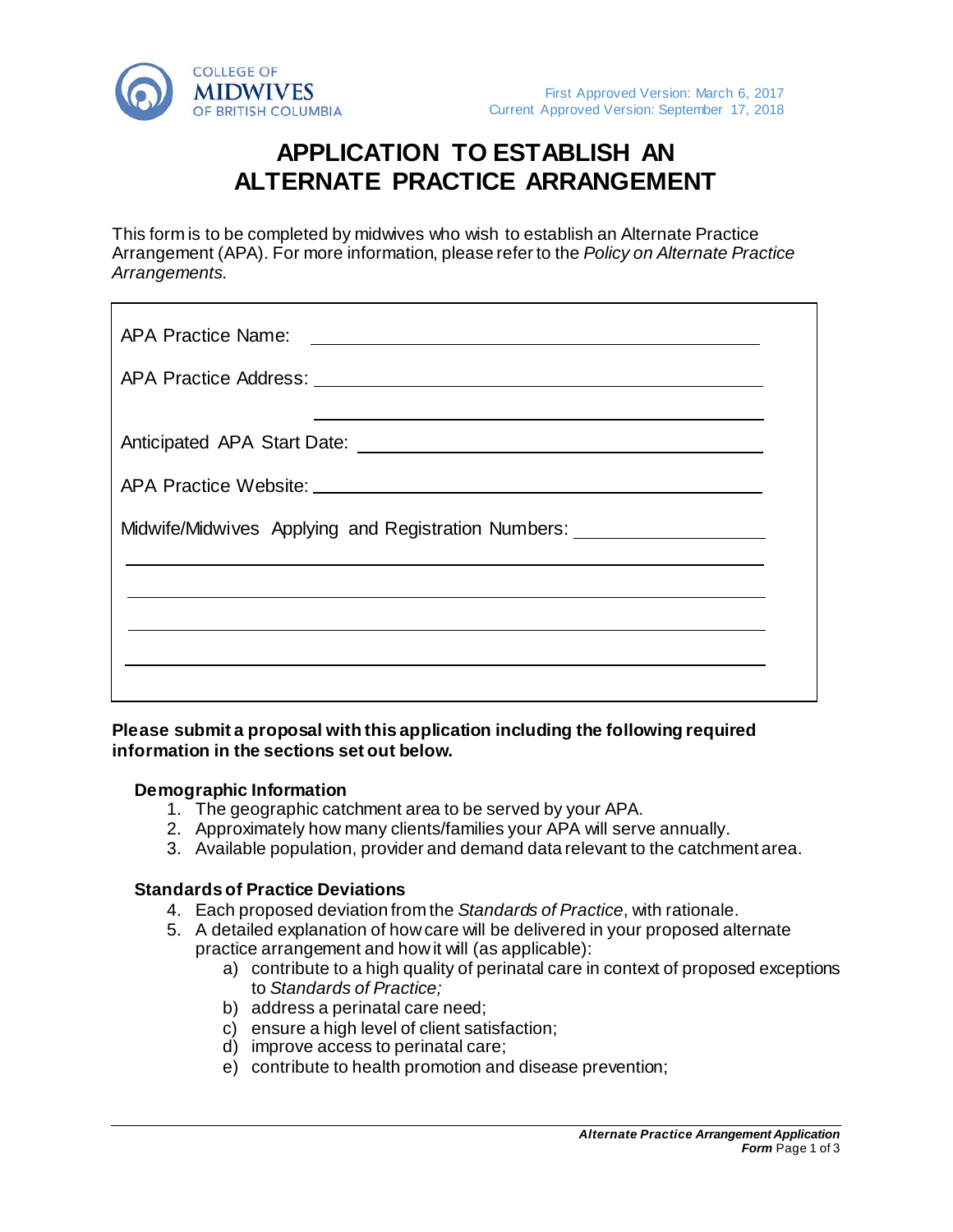- f) maintain or increase clinical learning opportunities for midwifery and other students; and
- **g)** include a sustainable funding model.

## **Communication and Transparency**

6. Your strategy for communicating the details of care and standards deviation by your APA to clients and the public (e.g. on your website, client information documents, etc.). Please include examples of and links to information provided publicly*.*

## **Quality Assurance and Evaluation**

- 7. Your plan for self-evaluation and quality assurance for your proposed APA.
- 8. Any new competencies, skills and/or knowledge that you believe you will gain while working in an APA.
- 9. Any competencies, skills and/or knowledge that may require support to regain if and when you return to the Standard Model (e.g. home birth services, postpartum care, etc.).

**Please list and enclose any additional document(s) you are providing in support of your application (e.g. client documents/handouts, letters of support, etc.):**